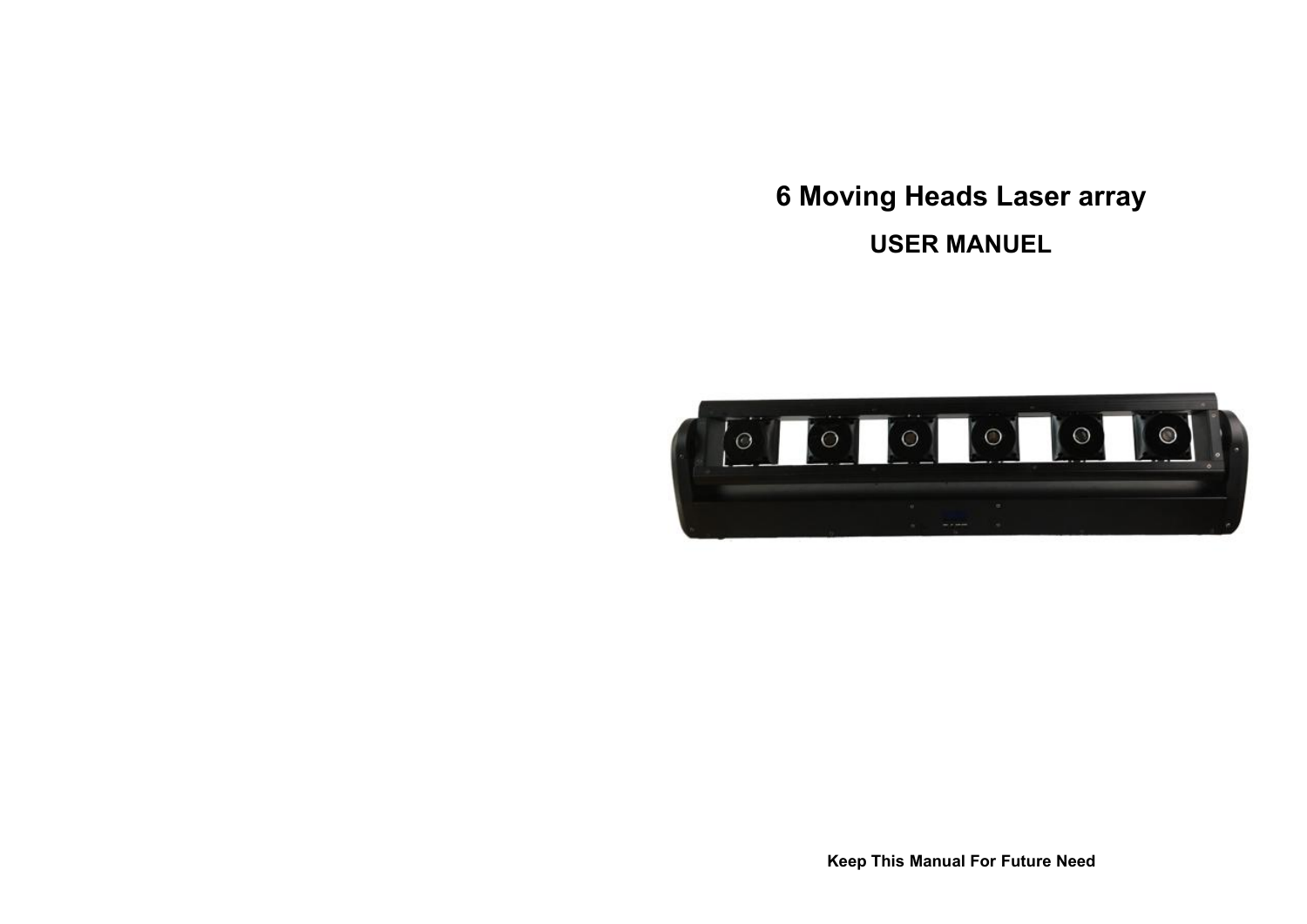### **Introduction**

*Unpacking:* Thank you for purchasing the moving head laser array, every fixture has been thoroughly tested and has been shipped in perfect operating condition. Carefully check the shipping carton for damage that may have occurred during shipping. If the carton appears to be damaged, carefully inspect your fixture for any damage and be sure all accessories necessary to operate the unit has arrived intact. In the case damage has been found or parts are missing, please contact the manufacturer or your dealer for further instructions. Do not return this unit to your dealer without first contacting.

**Warning!** To prevent or reduce the risk of electrical shock or fire, do not expose this unit to rain or moisture.

**Caution!** There are no user serviceable parts inside this unit. Do not attempt any repairs yourself; doing so will void your manufactures warranty. In the unlikely event your unit may require service please contact the manufacturer or your dealer.

#### **Features: Technical Specification**

- $\Diamond$  DMX Channels: 6/25 CH
- $\Diamond$  Pan and Tilt: 180 $^{\circ}$
- $\Diamond$  Each head can be controlled individually
- $\Diamond$  Electronic strobe with pulse and random effects
- $\diamondsuit$  High efficiency, low power consumption
- $\diamond$  Super compact, low weight
- ◇Beam size: 15mm
- **Voltage:** 100V~240V, 50/60Hz
- **Light source:** 6x R,G,B fat beam diode
- **Power:** 90 W
- **Dimension:** 1130\*250\*300 mm
- **Net Weight:** 10 kg

#### **Color Chase**

|             | 000-015 | No function |
|-------------|---------|-------------|
|             | 016-035 | Chase 1     |
|             | 036-056 | Chase 2     |
|             | 057-076 | Chase 3     |
|             | 078-097 | Chase 4     |
|             | 098-117 | Chase 5     |
| Color Chase | 118-138 | Chase 6     |
|             | 139-159 | Chase 7     |
|             | 160-179 | Chase 8     |
|             | 180-200 | Chase 9     |
|             | 201-220 | Chase 10    |
|             | 221-241 | Chase 11    |
|             | 242-255 | Chase 12    |

#### **Special Function:**

Enter the menu, long press the **Enter** for 1 second enter Fine-Mode, you can adjust the level and vertical direction, so that it will consistency. Exit Press the Menu key for 1 second.

| 21 | $000 - 255$ | Tilt5 Speed fast to slow |
|----|-------------|--------------------------|
| つつ | $000 - 255$ | <b>Tilt5 Color</b>       |
| 23 | $000 - 255$ | Tilt6 0-180°             |
| 24 | $000 - 255$ | Tilt6 Speed fast to slow |
| 25 | $000 - 255$ | <b>Tilt6 Color</b>       |

#### **LED display menu:**

| DMX address<br>DMX Address (001-512) |                                |
|--------------------------------------|--------------------------------|
| <b>Channel mode</b>                  | 5/15/25 CH                     |
| Slave mode                           | Master mode                    |
|                                      | Slave 1                        |
|                                      | Slave 2                        |
| Auto model                           | Auto $0 - 16$ (speed $0 - 9$ ) |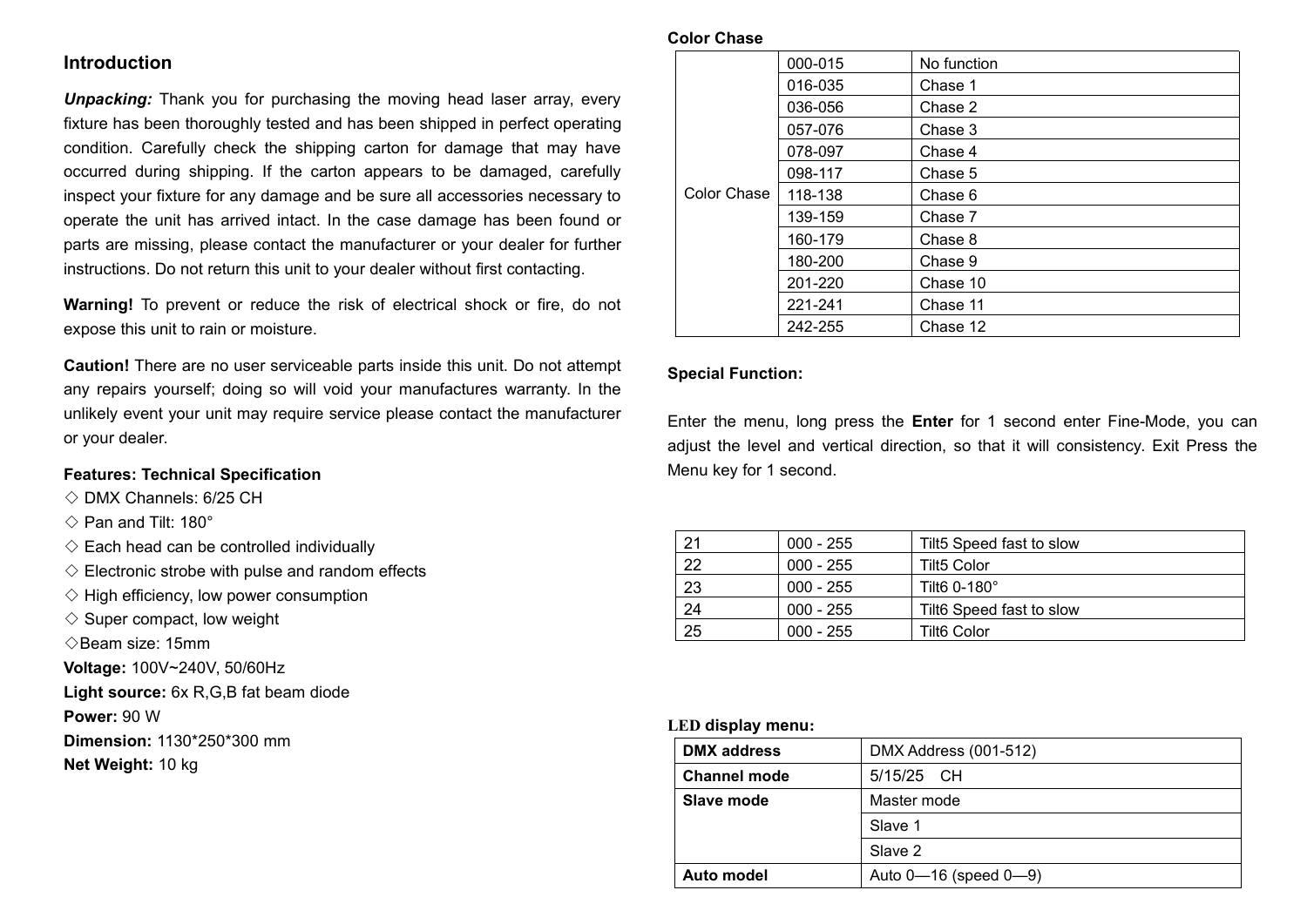| Show 0-16<br>Show model |                             |  |
|-------------------------|-----------------------------|--|
| <b>Sound state</b>      | On/off                      |  |
| Sound sense             | 0-100 from slow to fast     |  |
| <b>Back lights</b>      | On/off                      |  |
| Pan Inverse             | On/off                      |  |
| <b>Tilt Inverse</b>     | On/off                      |  |
| <b>AutoTest</b>         | Testing                     |  |
| <b>Fixture time</b>     | Fixture work hours 0---9999 |  |
| <b>Software version</b> | Ver                         |  |
| <b>Reset</b>            |                             |  |

|   | 248-255     | Sound active                                |  |
|---|-------------|---------------------------------------------|--|
| 3 | 000-255     | Movement Speed slow to fast                 |  |
| 4 | 000-014     | 0                                           |  |
|   | 015-117     | Color chase                                 |  |
|   | 118-255     | Full bright                                 |  |
| 5 | $000 - 255$ | Color chase speed slow to fast              |  |
| 6 | 000-001     | 0                                           |  |
|   | 002-255     | Pan $0^{\circ}$ 180° (when CH2 on, then CH6 |  |
|   |             | control Pan)                                |  |

## **DMX MODE:**

## **6 CH MODE:**

| <b>Channel</b> | <b>DMX Value</b> | <b>Function</b>           |
|----------------|------------------|---------------------------|
| 1              | 000-007          | 0                         |
|                | 008-255          | strobe speed slow to fast |
| $\overline{2}$ | 000-007          | $\theta$                  |
|                | 008-022          | XY Movement 01            |
|                | 023-037          | XY Movement 02            |
|                | 038-052          | XY Movement 03            |
|                | 053-067          | XY Movement 04            |
|                | 068-082          | XY Movement 05            |
|                | 083-097          | XY Movement 06            |
|                | 098-112          | XY Movement 07            |
|                | 113-127          | XY Movement 08            |
|                | 128-142          | XY Movement 09            |
|                | 143-157          | XY Movement 10            |
|                | 158-172          | XY Movement 11            |
|                | 173-187          | XY Movement 12            |
|                | 188-202          | XY Movement 13            |
|                | 203-217          | XY Movement 14            |
|                | 218-232          | XY Movement 15            |
|                | 233-247          | XY Movement 16            |

## **25 CH MODE:**

| <b>Channel</b> | <b>DMX Value</b> | <b>Function</b>             |  |
|----------------|------------------|-----------------------------|--|
| 1              | 000-007          | 0                           |  |
|                | 008-255          | strobe speed slow to fast   |  |
| $\overline{2}$ | 000-007          | 0                           |  |
|                | 008-022          | XY Movement 01              |  |
|                | 023-037          | XY Movement 02              |  |
|                | 038-052          | XY Movement 03              |  |
|                | 053-067          | XY Movement 04              |  |
|                | 068-082          | XY Movement 05              |  |
|                | 083-097          | XY Movement 06              |  |
|                | 098-112          | XY Movement 07              |  |
|                | 113-127          | XY Movement 08              |  |
|                | 128-142          | XY Movement 09              |  |
|                | 143-157          | XY Movement 10              |  |
|                | 158-172          | XY Movement 11              |  |
|                | 173-187          | XY Movement 12              |  |
|                | 188-202          | XY Movement 13              |  |
|                | 203-217          | XY Movement 14              |  |
|                | 218-232          | XY Movement 15              |  |
|                | 233-247          | XY Movement 16              |  |
|                | 248-255          | Sound active                |  |
| 3              | 000-255          | Movement Speed slow to fast |  |
| $\overline{4}$ | 000-014          | 0                           |  |
|                | 015-117          | Color chase                 |  |